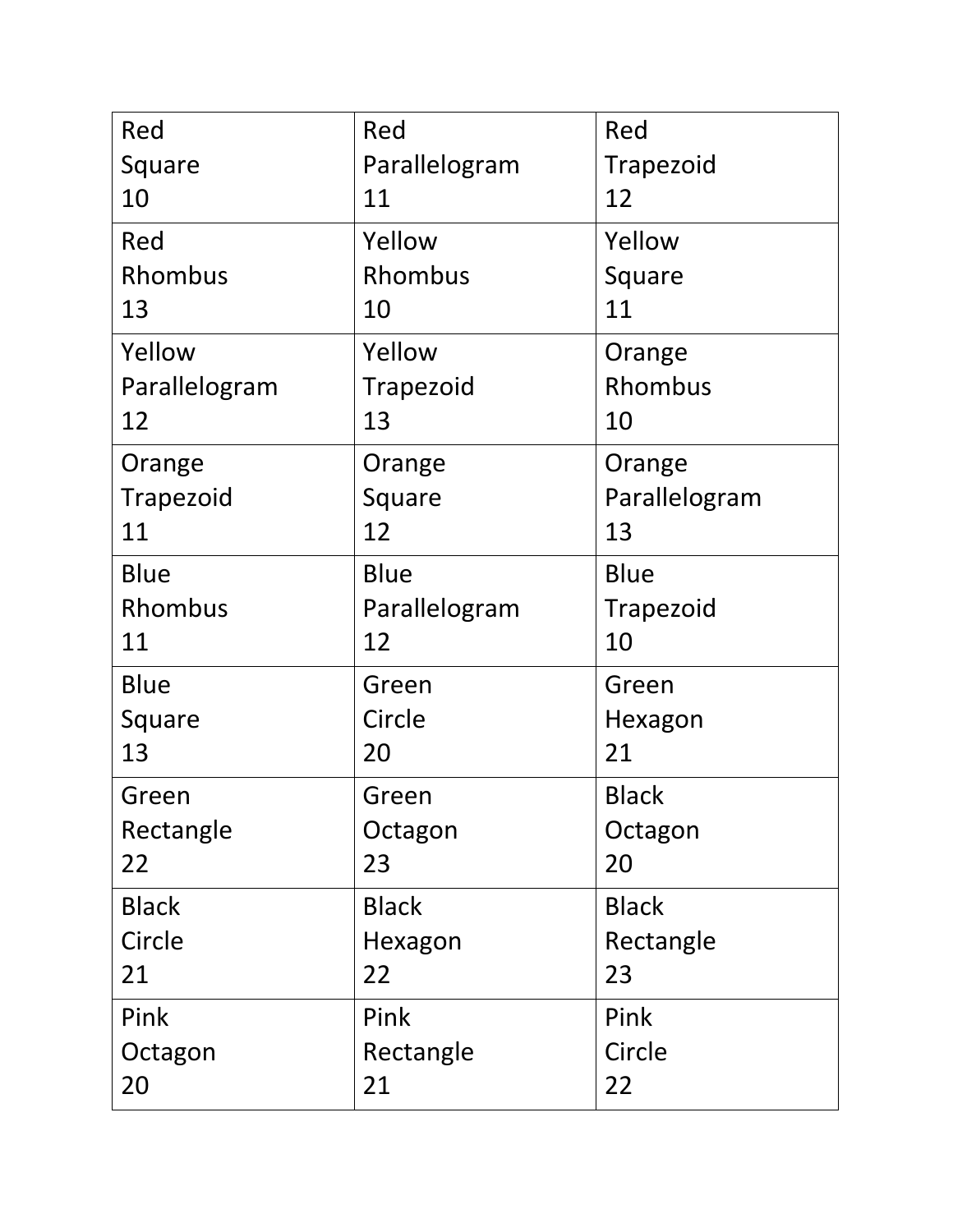| Pink                  | <b>Brown</b>              | <b>Brown</b>              |
|-----------------------|---------------------------|---------------------------|
| Hexagon               | Octagon                   | Hexagon                   |
| 23                    | 21                        | 22                        |
| <b>Brown</b>          | <b>Brown</b>              | Copper                    |
| Rectangle             | Circle                    | <b>Isosceles Triangle</b> |
| 20                    | 23                        | 30                        |
| Copper                | Copper                    | Copper                    |
| Pentagon              | Oval                      | Cone                      |
| 31                    | 32                        | 33                        |
| Cyan                  | Cyan                      | Cyan                      |
| Cone                  | <b>Isosceles Triangle</b> | Pentagon                  |
| 30                    | 31                        | 32                        |
| Cyan                  | Sienna                    | Sienna                    |
| Oval                  | Cone                      | <b>Isosceles Triangle</b> |
| 33                    | 30                        | 32                        |
| Sienna                | Sienna                    | Rose                      |
| Pentagon              | Oval                      | Pentagon                  |
| 33                    | 31                        | 32                        |
| Rose                  | Rose                      | Rose                      |
| Oval                  | <b>Isosceles Triangle</b> | Cone                      |
| 30                    | 33                        | 31                        |
| <b>Beige</b>          | <b>Beige</b>              | <b>Beige</b>              |
| Pyramid               | Cylinder                  | Quadrilateral             |
| 41                    | 42                        | 43                        |
| <b>Beige</b>          | <b>Violet</b>             | <b>Violet</b>             |
| <b>Right Triangle</b> | <b>Right Triangle</b>     | Pyramid                   |
| 40                    | 41                        | 42                        |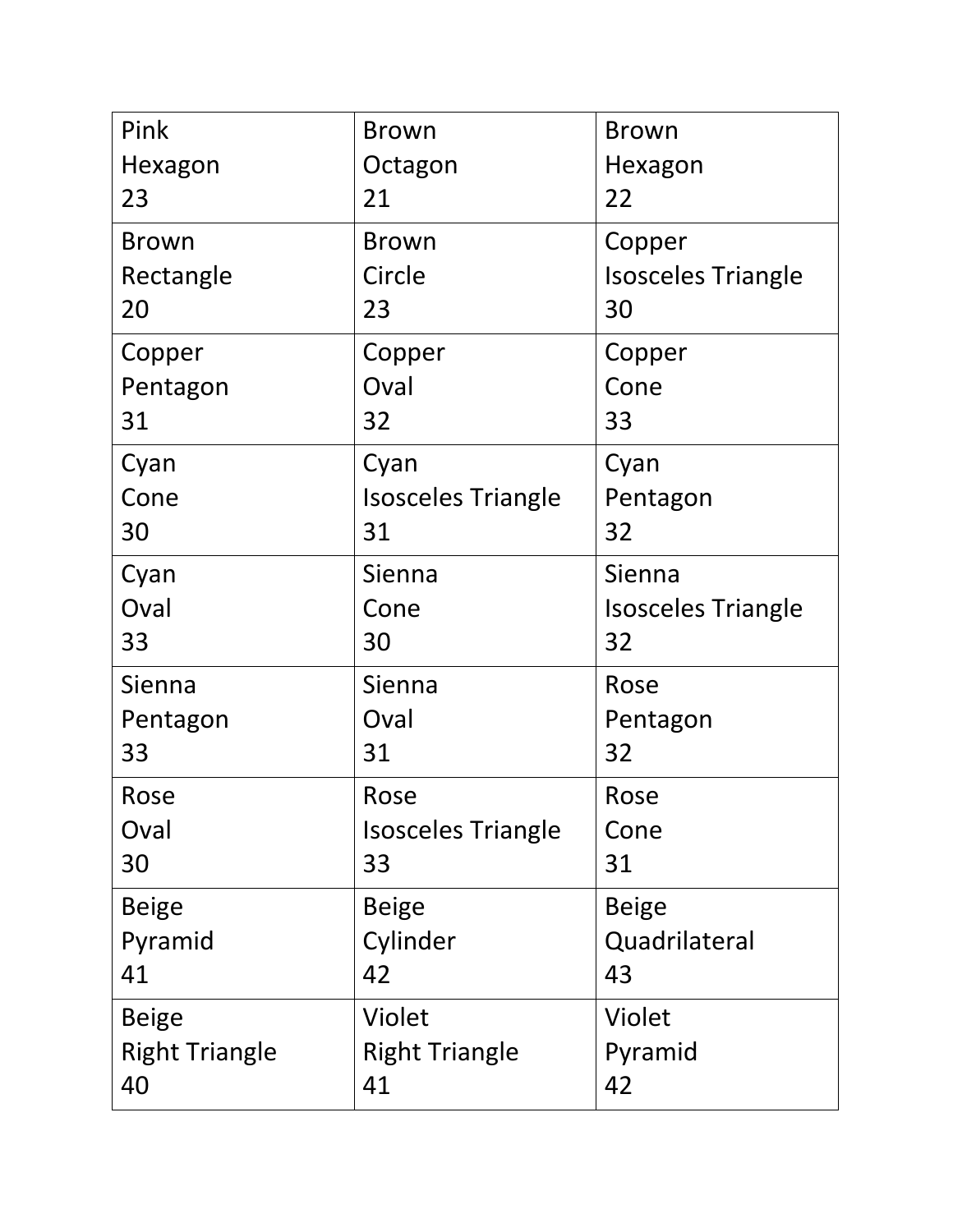| Violet                      | Violet                      | Aqua                        |
|-----------------------------|-----------------------------|-----------------------------|
| Quadrilateral               | Cylinder                    | Quadrilateral               |
| 40                          | 43                          | 40                          |
| Aqua                        | Aqua                        | Aqua                        |
| Cylinder                    | <b>Right Triangle</b>       | Pyramid                     |
| 41                          | 42                          | 43                          |
| Tangerine                   | Tangerine                   | Tangerine                   |
| Quadrilateral               | Pyramid                     | Cylinder                    |
| 41                          | 42                          | 40                          |
| <b>Tangerine</b>            | Jade                        | Jade                        |
| <b>Right Triangle</b>       | Sphere                      | <b>Kite</b>                 |
| 43                          | 51                          | 52                          |
| Jade                        | Jade                        | Ebony                       |
| <b>Triangular Prism</b>     | <b>Equilateral Triangle</b> | <b>Equilateral Triangle</b> |
| 53                          | 50                          | 51                          |
| Ebony                       | Ebony                       | Ebony                       |
| Sphere                      | <b>Kite</b>                 | <b>Triangular Prism</b>     |
| 52                          | 53                          | 50                          |
| Lavender                    | Lavender                    | Lavender                    |
| Kite                        | <b>Equilateral Triangle</b> | Sphere                      |
| 51                          | 52                          | 53                          |
| Lavender                    | Maroon                      | Maroon                      |
| <b>Triangular Prism</b>     | Sphere                      | Kite                        |
| 50                          | 52                          | 50                          |
| Maroon                      | Maroon                      | Gray                        |
| <b>Equilateral Triangle</b> | <b>Triangular Prism</b>     | Decagon                     |
| 53                          | 51                          | 61                          |